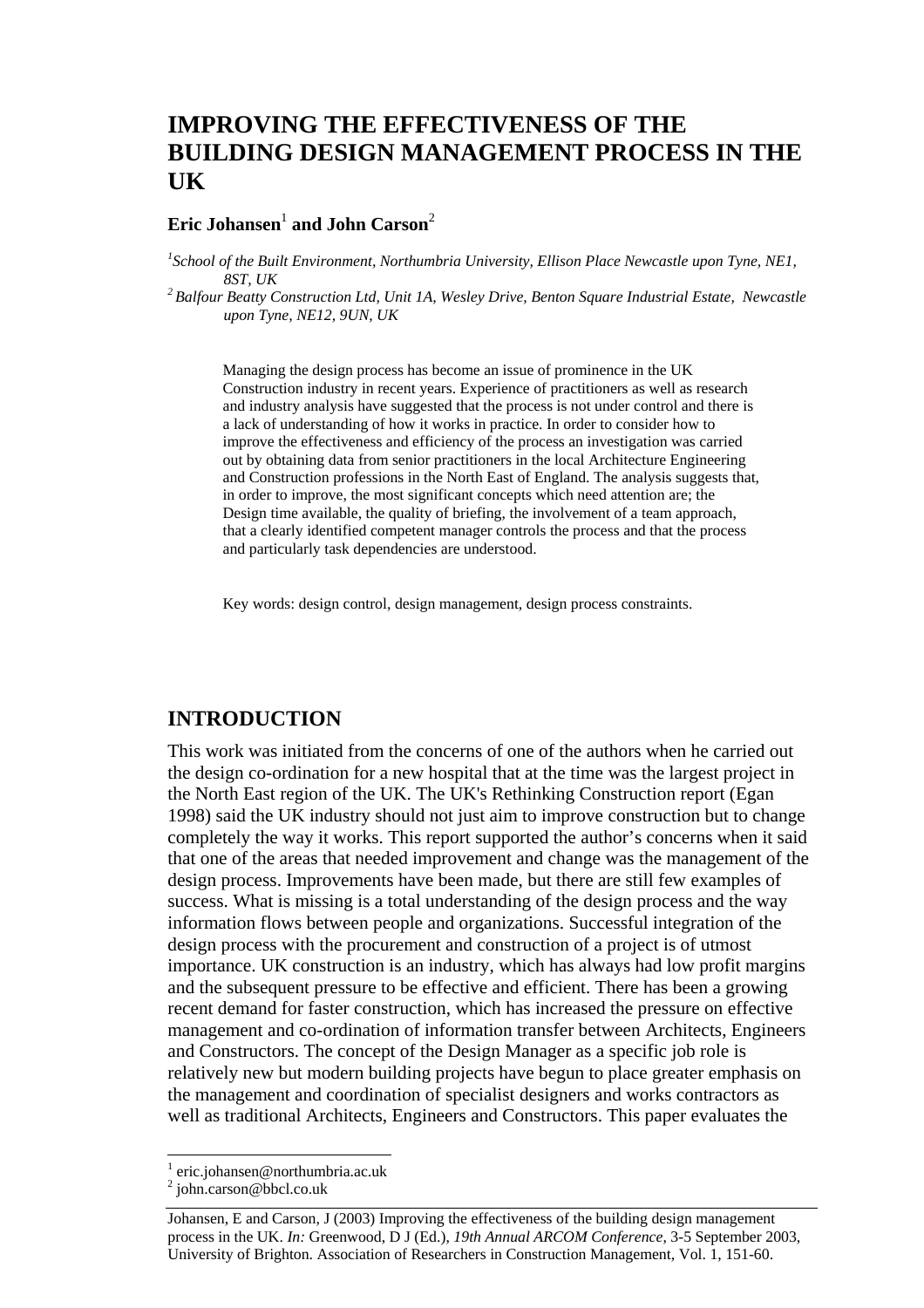problems of managing design in relation to the separation of design from construction i.e. lack of integration, poor communication, increasing project complexity and lack of preplanning. A review of the literature identified the key issues for design management. These were discussed with industry practitioners in structured interviews. The aim was to identify key success factors for effective design management as perceived by those involved in delivering projects.

## **DESIGN MANAGEMENT**

The key issues for design management can be classified under the following headings:

# **DESIGN IS A COMPLEX PROCESS**

Gray and Hughes (2000) indicate that two issues should always be addressed in design; the provision of accurate, fully coordinated, complete information and the timely provision of that information. The first is the responsibility of the lead designer and the second is management. Findings from research indicate that, for design, planning and control are substituted by chaos and improvising in design, (Koskela *et al.* 1997). Poor communication, lack of adequate documentation, deficient or missing input information, unbalanced resource allocation, lack of co-ordination between disciplines and erratic decision making have been pointed out as the main problems in design management (Ballard and Koskela (1998). Coles (1990) found that the most significant causes of design problems were poor briefing and communication, inadequacies in the technical knowledge of designers and lack of preplanning for design work. Common consequences included slow approvals from clients, late appointments of consultants and inadequate time to complete design documents carefully. Koskela *et al.* (1997) explains that, to some extent the situation is understandable. The design effort is complex, with numerous interdependencies, singularly uncertain, with erratic decision-making by lay clients and authorities, and often carried out under time pressure.

# **IMPACT ON PRODUCTION**

Alarcon and Mardones (1998) concluded that the problems that affect the design construction interface are poor design quality, lack of design standards and lack of constructability. They also suggested that construction personnel should be involved in the design stage to prevent the deficiencies of lack of information and wrong information and continuous changes and modifications of the design. Hyett (2000) claims, the growing trend to litigation has encouraged the design professions to accept exclusion from areas where their competence may be limited. For example, many architects have withdrawn from supervising work on site and, as a consequence, they have less opportunity to learn about the real problems that are encountered by builders using design information.

# **THE DESIGN PROCESS**

Ashworth (1999) believes that excellence in building and construction is attained only where appearances, soundness of construction and usefulness have been developed together in a fully integrated manner. The design approach will also vary depending on the nature of the designer.

Coles and Barritt (2000) suggest that during design development, everyone involved in the process has different ideas and many models will be created to represent parts or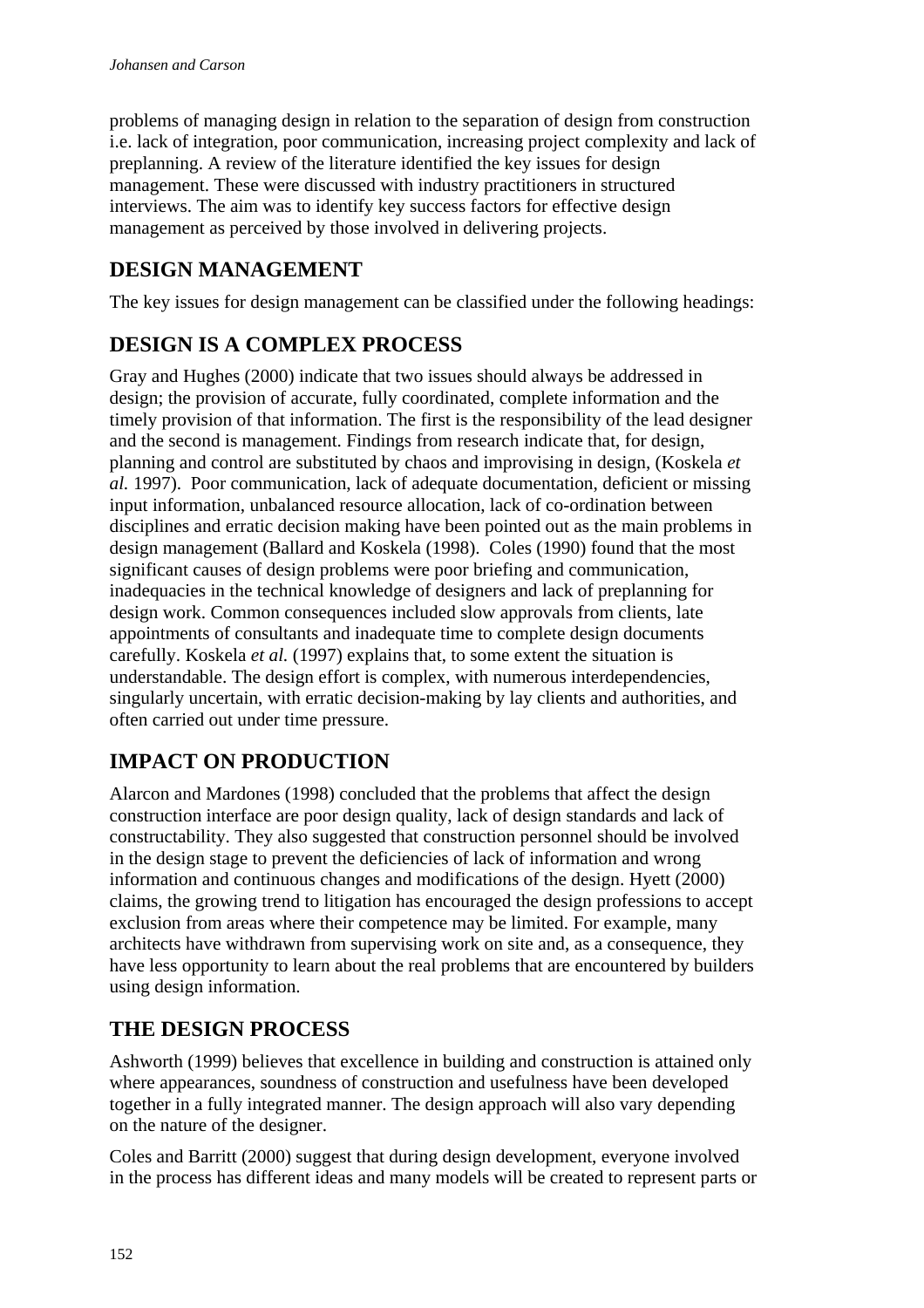aspects of the building. The Architect will model solids and spaces, while the structural engineer will investigate the ground and suggest how to support the weight and the forces that may act upon the building. Services engineers model routes of pipes, ducts and cables, and equipment sizes and types needed. Cost consultants model the likely cost of the designers' proposals. The client may model what should happen in the completed building and how this activity will be financed and operated. Since these models include different interests and viewpoints, they are never perfectly compatible at the beginning. Design development is largely the process of reconciling these different models, so that the builders will be given design documentation for one complete and coordinated model. This process is often made more complicated by the growth of the project organization over a period of time. Ideally, a full team of designers their specialist knowledge would be assembled at the outset. In practice, the various members of the design team join at different times and the process of developing and all the models, to make one integrated design for the building, can be long and unpredictable.

### **MANAGEMENT OF THE DESIGN PROCESS**

Design management concerns itself with the design content of project outcomes and the effective management of the design process. Like design itself, design management is a multi-faceted subject. There are different and equally valid ways of approaching it, all of which are concerned with realizing potential and avoiding risks (Allinson 1997). Dumas and Mintzberg (1992) proposed four management models for design management. The 'cooperative design: Interactive functions' is the model most effective with the growing level of complexity that exists in the process today. This model encourages interaction between the different contributors. Co-operative design is based on teamwork and reflects the ad hoc structure of most creative organizations. Gray and Hughes (2001) suggest we view the task of managing the design as the responsibility of everyone on the project. Various professional institutions have published a formalised view of the main stages of design work, in an attempt to make it more controllable. The RIBA Plan of Work (RIBA 1991), for example, gives an impression that the work can be neatly wrapped up into stages, however Coles and Barritt (2000) claim, in many projects after construction starts, specialist contractors generate the majority of the production information which indicates overlaps in the process which are not seen in the professional model. The principles of lean construction are proposed in Koskela *et al.* (1997) where the following hypotheses are presented and justified through results from case studies: 1) There is an optimal sequence of design tasks. 2) Internal and external uncertainties tend to push the design process away from the optimal sequence. 3) Out of sequence design leads to low productivity, prolonged duration and decreased value of the design solution. 4) It is possible and worthwhile to enforce the realization of the optimal or near optimal sequence. They also observed the following as problems:

- The iteration needed from incomplete information
- Lacking or delayed input from the client
- Changes in design objectives
- Unbalanced design resources
- Late engagement of a design party
- Earlier intentions not being taken into account in a later task

These deteriorate the design and construction performance and eventually decrease the value provided for the customer.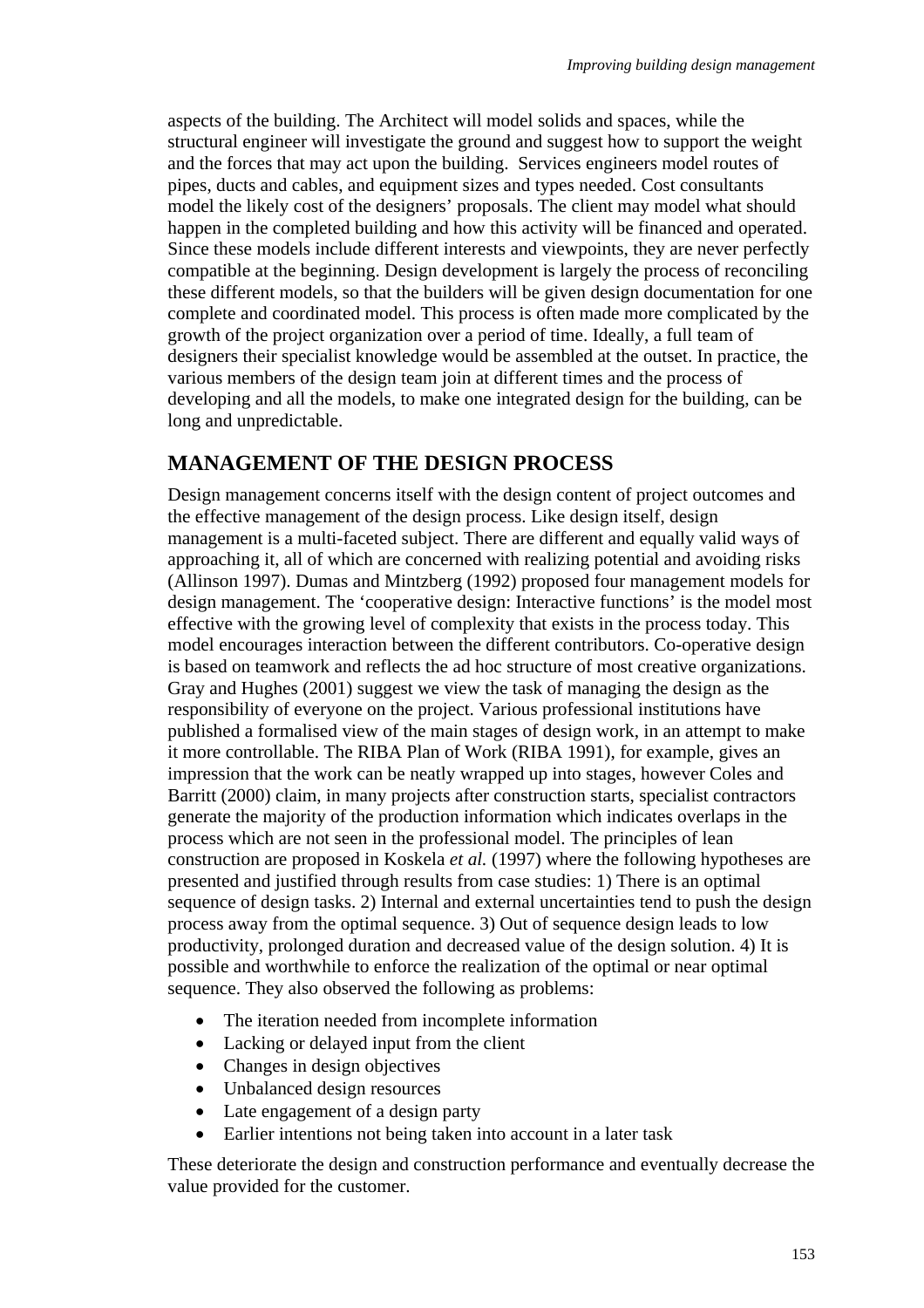## **INTERDEPENDENCIES BETWEEN DESIGN ACTIVITIES**

Specific tools have been developed to assist in the understanding of the interdependencies between design activities and to deal with the iteration necessary to produce quality co-ordinated information. The Dependency Structure Matrix (DSM) has been included as a part of a multi stage approach called analytical design planning tool (ADePT) developed by Austin *et al.* (1999). It is aimed at the detail design stages where, in the analysis of four typical building designs the number of design tasks averages around  $350 - 400$ , yet the number of information dependencies is over 2400. On larger projects, with over 750 design activities the design dependencies are over 2400. Clearly not only is it important to identify the design activities, but also the information interdependencies. The advantage of this approach seems to be the clear emphasis on the design stages order to meet the requirements of information interchange thereby the dependencies of one task on work done in another task can be anticipated. Subsequently there is an attempt to minimize the iterations commonly seen in design processes.

## **DESIGN PROBLEM SOLVING**

An efficient decision making process is the backbone to an effective problem solving strategy. Providing information and decisions at the last responsible moment will reduce quick and imperfect decisions being made. Users and clients tend to keep their options open for as long as possible to enable them to react to change, whereas designers and contractors want decisions frozen at the earliest opportunity. Blyth and Worthington (2001) suggest "A project programme should include a strategy for fixing decisions progressively through the project, but enable clients to keep options open on matters which cannot be decided early. If there are no clear decision points then there is confusion about what decisions might change."

Designing for construction projects is virtually always a wicked problem (Conklin and Weil 1997). The requirement documents are the supposedly definitive statement of the problem and to insist that they are specified up front and frozen until the project is complete is to ignore the fundamental nature of the design process. Because of the number of stakeholders, the dynamic nature of the problem formulation and changing constraints, it is not possible to reach an ideal solution for a wicked problem. "Design is not like solving a puzzle, where there are only a few possible solutions. Instead, there may be no limit to the alternative acceptable outcomes", (Coles and Barritt 2000). To solve wicked problems it is necessary to confront a complex mass of information while unleashing creativity and opportunity driven thinking. Decisions, partial solutions and disagreement will flush out new aspects of the problem. Either time or money will run out, at that point, there will be a solution that is operationally optimal with respect to the resources provided and the approval of the stakeholders.

## **PLANNING AND MONITORING OF DESIGN TASKS**

According to Coles and Barritt (2000) several factors contribute to the difficulty of planning and monitoring building design work. One is a kind of 'entropy' principle, whereby it is not possible to create order in one place without creating at least as much disorder somewhere else! The process of preparing a design should remove the majority of uncertainties from the construction operations by eliminating bad aspects of the design before work begins on site. Allinson (1997) pointed out that planning has traditionally adopted a 'relay' concept presuming one task is complete before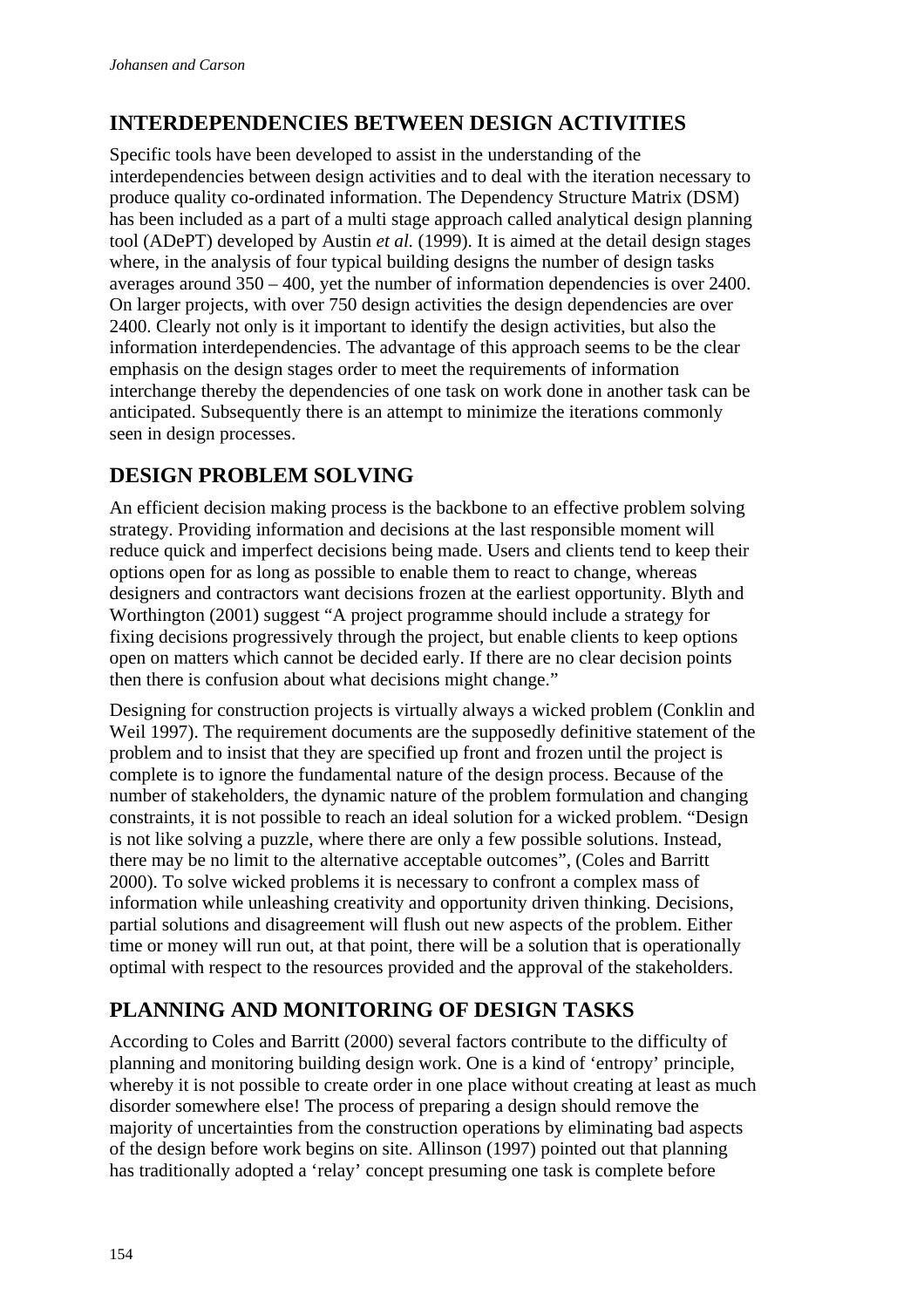another is started. However, it has become increasingly common to go for forms of 'concurrent' planning which run team efforts in parallel. Coles and Barritt (2000) confirm that time is a critical input to design work, which can have direct effects on the quality of design work produced. Design practices should not be too generous with the allocation of designers at any stage of the work, because commissions must realize a profit if they are to remain in business. The skill and productivity of the designers condition the value of that time. It is therefore imperative to monitor progress to ensure that sufficient resources remain to complete the design. In the monitoring of progress, designers and managers must pay close attention to the degree of coordination between the various forms of design information. In collating progress reports, it is often necessary to compensate for views of progress that may be too optimistic. It is easy to overlook shortfalls in productivity that can become impossible to rectify. Small shortfalls should be recoverable. However, slow input may make it very difficult for other disciplines, at work on the same project, to meet their production targets and to make a profit on their commission.

### **COMMUNICATION OF DESIGN INFORMATION**

Communication problems are a fundamental cause of poor performance in the design process. According to Gray and Hughes (2001), technologically intensive work requires the input of specialist knowledge that must be communicated by people working at the same level and within a collaborative environment. The need to express designs through solutions and to communicate these clearly to others means that the process of drawing is inextricably integrated with the design process. Design is impossible without some representational medium.

*"In an ideal word, the design and documentation provided for construction products would be complete, precise and unambiguous. Unfortunately, this is rarely the case and quite often contractors are supplied with project documentation that is incomplete, conflicting or erroneous, thereby requiring revisions and clarifications regarding the contract documents supplied", (Tilley et al. 1997).* 

Evidence suggests that many 'quality related events' in the construction process are the result of poor communication in the design process. This has been supported by a small survey that points to the fact that errors leading to defects are mostly a result of failing to clearly communicate design requirements to the construction process, (Cornick 1991).

### **THE ROLES AND STAGES OF DESIGN**

It is generally thought that the head of the design team is the natural leader throughout the life of the project. However, an examination into the pattern of work shows that different roles need to dominate during the design process at different times, this has been termed 'The Wheel of Dominance' (Gray and Hughes 2001). They state that there are three distinct types of knowledge controlling the progress of the design. At the beginning, the client dominates the briefing stage, the design team becomes the dominating influence at the concept stage and once the production needs are paramount, the management will dominate. At any time, one will naturally lead in decision-making and problem resolving.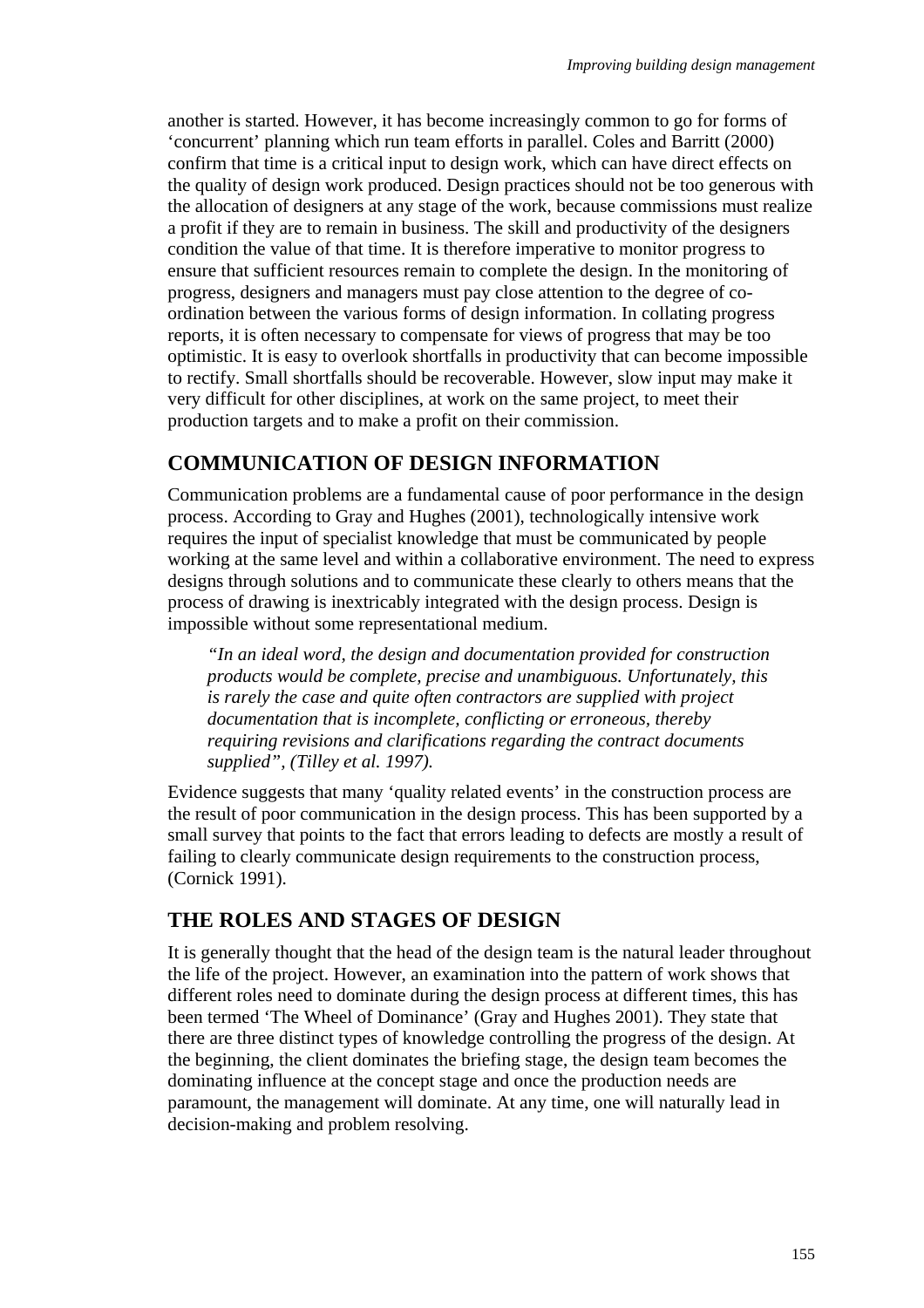# **DESIGN AND DOCUMENTATION QUALITY**

Designers provide the graphic and written representations that allow contractors and subcontractors to transform concepts and ideas into physical reality. How effectively and efficiently this transformation occurs, depends largely on the quality of the design and documentation provided (Tilley and Barton 1997). Unfortunately, contractors are quite often supplied with project information that is incomplete, conflicting or erroneous. (Tilley *et al.* 1997). According to Tilley *et al.* 1997, when documentation quality is considered the level of quality is determined by: Timeliness [being supplied when required to avoid delays]; Accuracy [free of errors, conflicts and inconsistencies]: Completeness – providing all the information require; Coordination through coordination between design disciplines; Conformance - meeting the performance standards and statutory regulations.

## **ANALYSIS**

The research was carried out by a combination of in depth interviews and written responses to key questions from thirteen senior professionals within the North East region of the UK. Approximately half were from a major construction contractor and half were designers from architectural, civil engineering and services companies. The key issues for design management from the literature survey formed the basis of for the study. The subjects were asked to discuss their experiences, opinions and any proposed solutions to these issues. The aim of the study was to consider how to improve the efficiency and quality of the design management process on building projects. The findings from the data analysis were used to formulate possible improvements. The data analysis indicates that the most significant areas of operational weakness are: Design time available; Quality of information received particularly at briefing stage; Lack of a team approach; Clearly identified competent management and Understanding of the process and its tasks and dependencies. Successful integration of the design process with the procurement and construction of a project is of utmost importance. This is because the demands of team management and information co-ordination have intensified as the modern building industry operates to faster programmes against seemingly tighter profit margins. The following five areas are considered to be achievable in terms of improvements that can be made in the design management process.

# **ADEQUATE DESIGN TIME**

The time afforded to the designers to carry out their work was the most significant issue to be raised in the research. There is a realization from both designers and contractors that a lack of adequate time affects the design quality and subsequently the contractors' performance on site. Adequate design time, budget and resources to carry out the design properly prior to construction starting on site would ensure more certainty. This appears to be an industry wide problem and change can come from clients recognizing the philosophy that good design pays. Design teams will tend to accept the time available rather than fight for the adequate amount of time to do design work. If the industry were to look at allowing more time to produce the design before commencing construction it would allow; good critical design reviews to be carried out; design teams to take time out from producing drawings and reappraise whether the project objectives are being met; completion of design documents with care for the user and completed and coordinated design The time available for design should of course be used effectively. At the start of design all the design team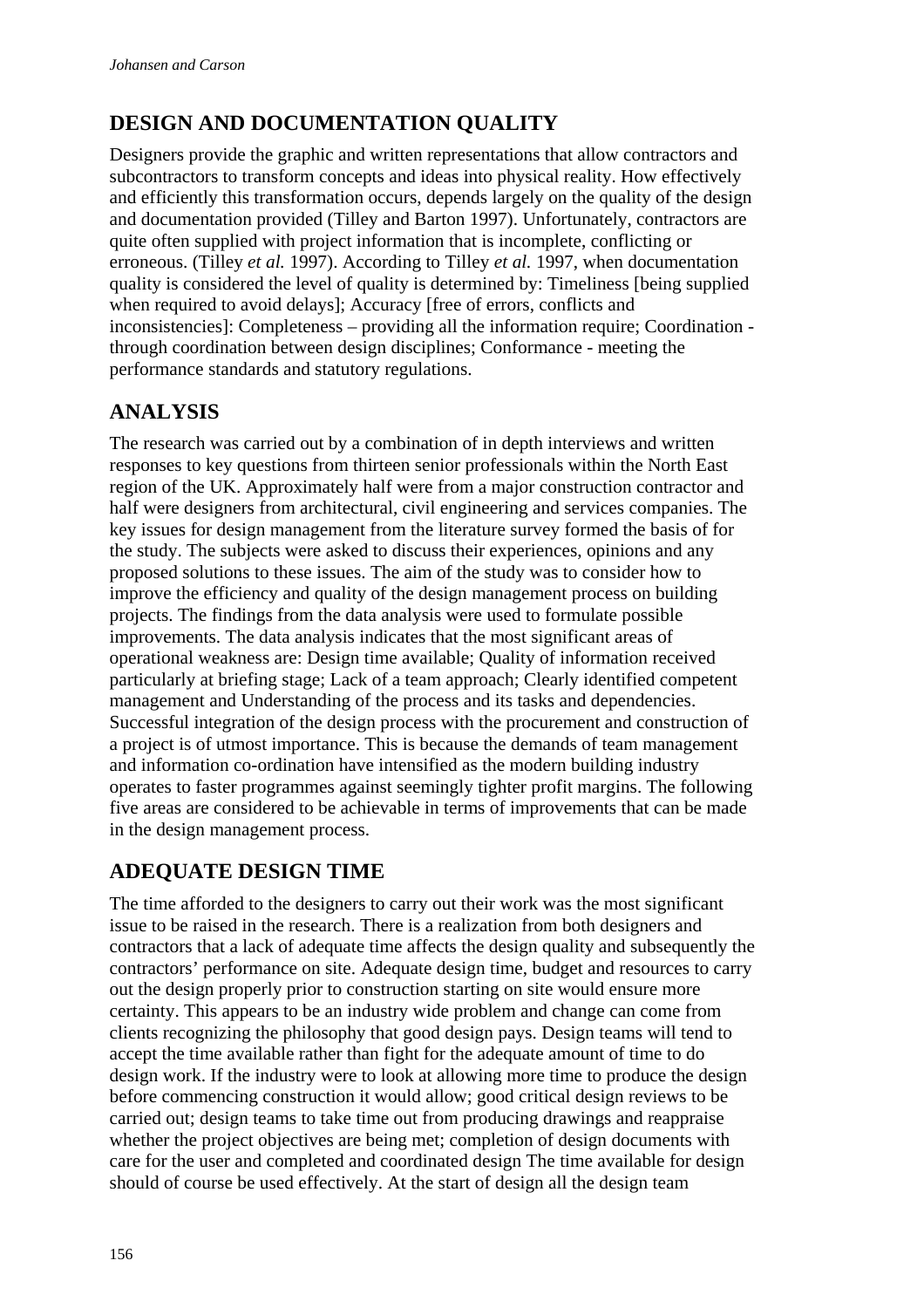members should be assembled, including any specialists and the known design workload should be planned to form a 'base plan' with the high-risk design activities emphasized. This period is a busy time for designers, which means it requires managing correctly. Planning the design to enhance coordination and to reduce or control iteration is an important factor and must be done at this early stage. Linked to the planning of the design activities is the philosophy that design should be solely produced on its own internal logic. There are other factors that influence the order of design, such as, order of construction, lead in times, authority approvals. However the basis for scheduling and organizing the design should be that of how design is effectively produced. There is evidence that the process of design is not fully understood and knowledge of tools and theories such as ADePT, Activity Definition Modeling, Transformation, Flow Value or QFD is low. The counterargument for adding more time and resources to the 'front end' stage is that construction companies may be reluctant the pay the additional costs on better front-end preparation. There is of course a value judgment to be made against the cost associated with not finishing on time and potentially losing future business prospects from a dissatisfied client.

### **BRIEFING AND THE BRIEF**

When Egan's rethinking construction challenged the industry to improve its performance, he identified the parts of the business cycle that are missing in construction, namely the testing of the brief and feedback after occupation. The production of the brief is a key point of the design process. If the client's brief is not fully understood by all parties then a clear understanding of what is required is not mapped out. Included in this would be the transformation of 'Employers Requirements' into 'Contractors Proposals' on design and build type projects. The brief is both the plan and mechanism of understanding what has to be done before going to design. What is required is more awareness and knowledge of the process of 'briefing' and what is entailed in the compilation of a suitable brief. A lack of appreciation of the clients business needs and operation and not achieving a proper brief leads to designs with poor functionality and high maintenance bills. A better understanding of the clients' requirements would mean that they receive the right design advice leading to the construction of a facility that meets their needs. More often than not clients have had to alter their business operations to suit the building. All too frequently, aesthetics take priority over the practicalities of operation and maintenance. Evaluation of the brief after post-occupancy is rarely carried out. This is important to facilitate continual improvement by the build up of knowledge as to how to carry out the design of such projects in the future. Importantly there may be a direct link between building performance and business success of the client.

### **WORKING IN TEAMS**

Primarily the design process is about the successful integration of different organizations and disciplines into one team. This is not possible without the correct people. It is common in design processes that the interplay between members and their knowledge is not fully considered and structured. This is also threatened by the attempts of others to compromise design objectives in order to satisfy their own agendas. Attention should turn to the concept of project partnering as a means of encouraging participants to work together rather than concentrating solely on their own specialism or agenda. Contractor, designers, clients and subcontractors must contribute positively, pull together and understand they all have a margin to make.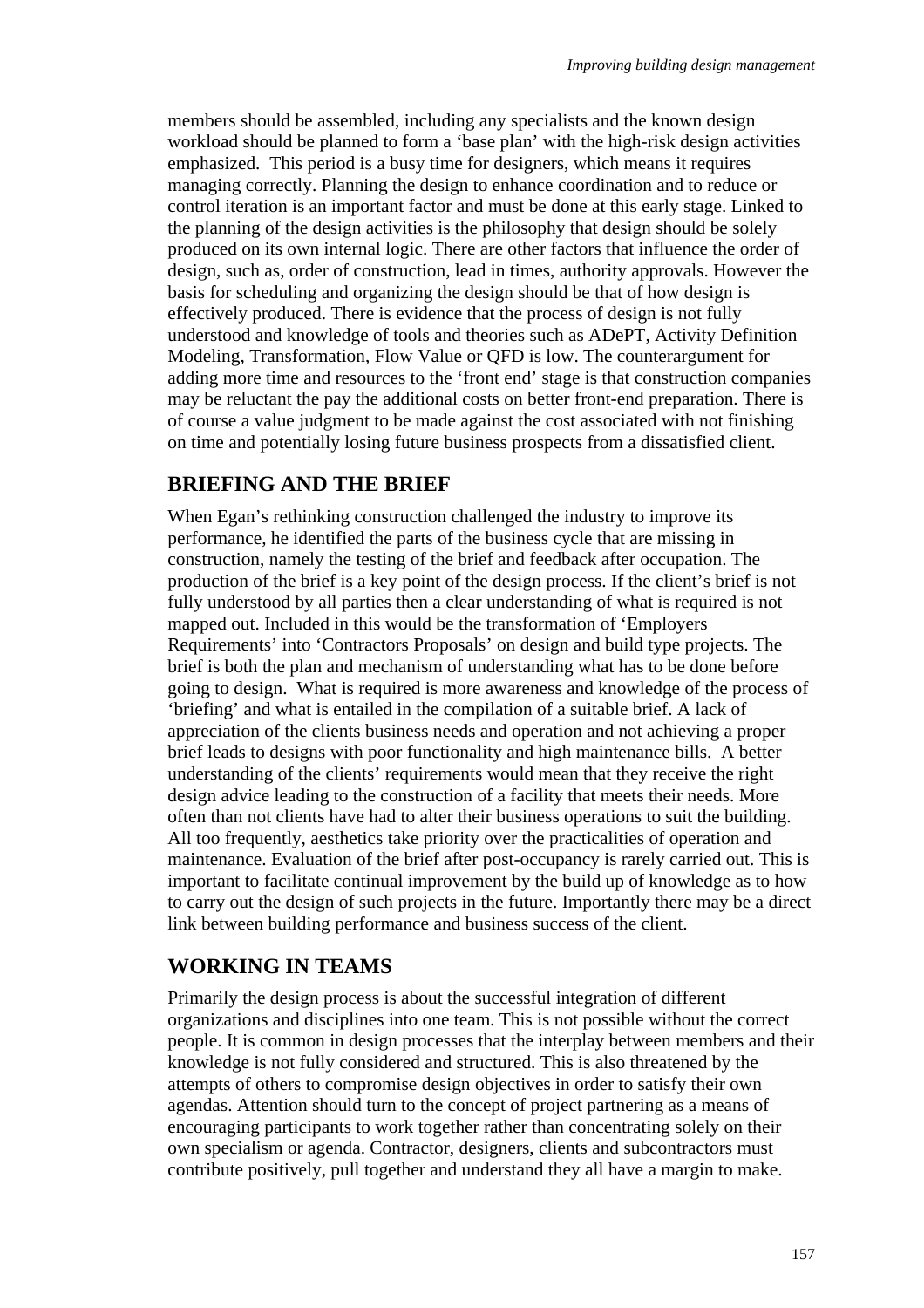Currently most project teams have to start from scratch and thus design team workshops and team-building sessions should be utilized to short cut team development. Once teams have been established attempts should be made to keep teams together. If this is not possible then at least contractors should develop elite groups who can operate design and build contracts and keep those together. These teams will then be able to act as the focal point and bring such contracts to a successful conclusion. The very nature of some project procurement methods deter team working, over 50% of all contracts are now tendered with novation of the architect/engineer as a pre condition of appointment. This prevents the contractor from making a design contribution within their tenders because they are denied access to the architect until post tender stage. By then the opportunity to benefit from close collaboration in design development between architect and contractor has usually been lost. A means of improving communication between design teams and the construction team could be that each designer is given certain work packages to lead, whilst working alongside 'element co-coordinators' assigned by the contractor to coordinate and check the interfaces and buildability of the design produced. Along with this is the consideration of co-locating in an on-site office the different members of the design team. Whilst designing on site might be considered contra to the design process, the design team will have first hand appreciation of construction problems associated with the design.

## **COMPETENT DESIGN MANAGERS**

The essence of a professional service is the application of knowledge, skill and judgment that is primarily in a client's best interest. Professionals should not be expected to perform without appropriate support, preparation and adequate time. Conversely designers working arrangements seem to be frequently adjusted or interrupted, often without consultation, in ways that can damage the capacity to exercise professional competence. According to this research the Architect is still considered the most influential person involved with the design process. Design and build emerged in its present form when architects and quantity surveyors began to 'parcel up' elements of modern building construction and pass the task of detailed design on to specialist subcontractors. Design and build has taken away much of the authority from the architect leading to the development of design managers from contractors. This can suggest that on such contracts construction is more important than design. This leaves the architect as head of the design team but not the whole process. The emergence of design managers has not solved all the problems, the 'contractors don't understand the design process' and 'the designer does not know how to manage' arguments continue. What is required however, is the right training to have the authority and competence in the role of managing the design. There is nothing to suggest that a designer or a contractor could not perform this role. Managing the design process requires pulling together diverse teams of people into coherent units to produce solutions to difficult and challenging construction problems. This requires good technical grounding, good grasp of the technical aspects of most types of buildings, good communication skills, drive and determination and a decision-making ability. This is clearly a role for a competent and experienced person.

## **DESIGN TASKS AND INFORMATION INTERDEPENDENCIES**

It is clear from the data collected that no real consideration is given to determining the optimum sequence of design tasks and the interdependencies to produce the required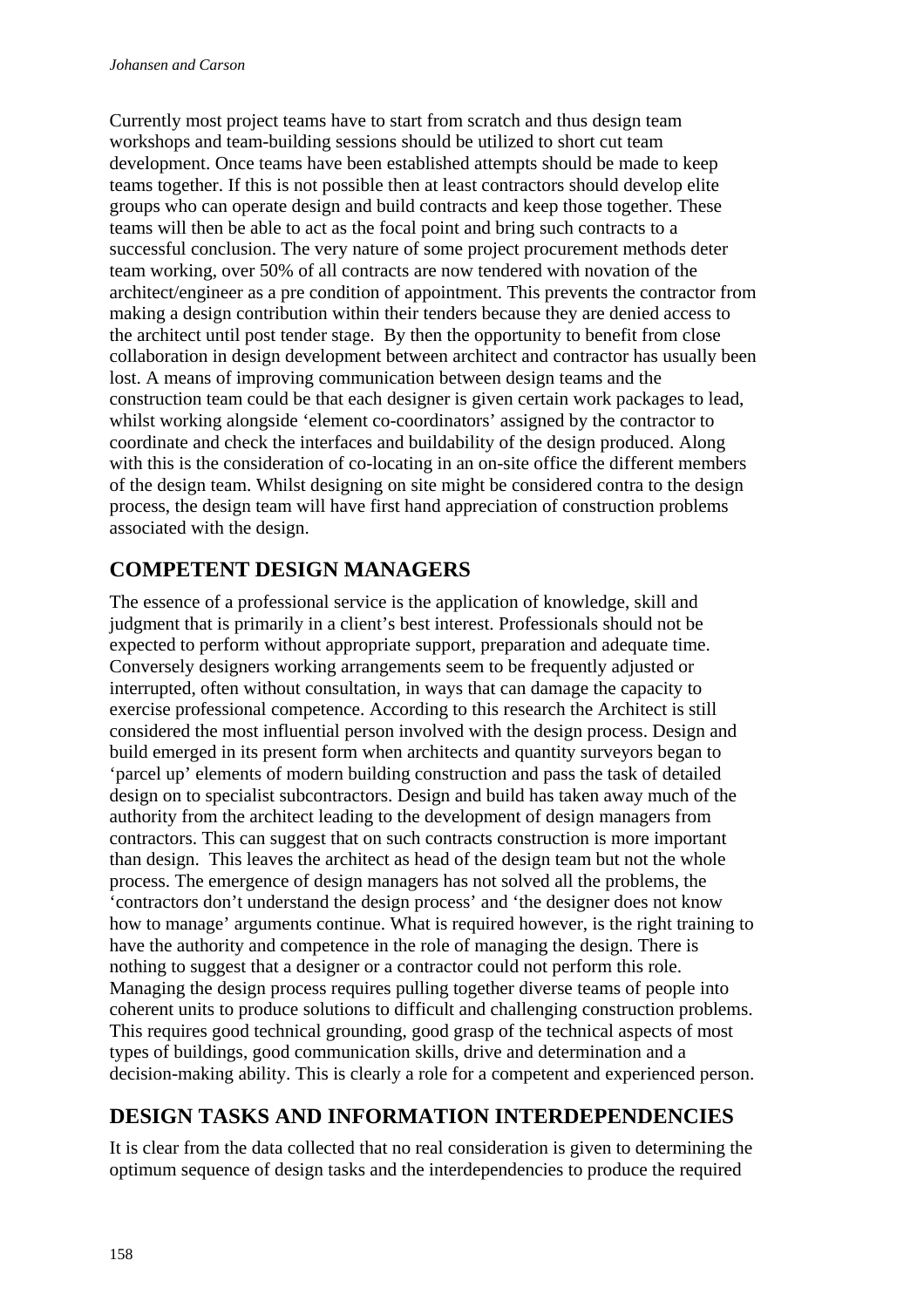co-coordinated information in many projects. Therein lies one of the main problems of managing design. Even if at least the main design development stages were considered and the optimal sequence of those tasks together with the information interdependencies was determined the whole design process would be greatly improved. If those tasks and interdependencies were then planned and scheduled as 'deliverables' then monitoring of progress would be simpler. This goes some way of reducing the complexity of the process. A clear understanding the design process is of course required and specific software tools have been developed to assist in the understanding of the independencies between design activities. However, these are new and, as yet, have not penetrated far into the mainstream of construction in the UK. It is feasible to consider that the better companies in 5 years time will not only be those who have understood how to integrate and apply design management software to their operations, but also have fully understood the design process.

### **CONCLUSION**

The research has highlighted that many factors contribute to the design management process and to the quality of design and documentation. These factors in the main do not add value to the process and therefore impinge on a contractor's performance to build to safety, time, cost and quality criteria. It is also apparent that even if excellent site management exists, without control over the design process difficulties will still arise in the construction process. Effective management of both the physical works and design are essential. The management of the design process is undoubtedly a complex problem. The understanding of the task has grown to a point where most people recognize the need for competent management. The analysis here suggests that, in order to improve, the most significant concepts which need attention are; the Design time available, the quality of briefing, the need for a team approach, that a clearly identified competent manager controls the process and that the task dependencies are understood. It is acknowledged that there are enormous difficulties associated with generalizing the design process to the extent in this paper and it is realized that there is no single prescription that will suit every project. However the findings are intended to provide a starting point for helping project teams to consider how to improve management of the design process and to lead them to some of the research, which is available to assist them in the process.

### **REFERENCES**

- Alarcon, L.F.; Mardones, D.A. (1998) Improving the Design Construction interface, Proceedings IGLC-6, Sao Paulo 1998.
- Allinson, K. (1997) *Getting there by Design*. Architectural Press.
- Ashworth, A. (1999) *Cost Studies of Buildings*. 3rd ed. Longman
- Austin, S.; Baldwin, A.; Li, B. and Waskett, P. (1999) Analytic design planning technique (ADePT): a dependency structure matrix tool to schedule the building design process. *Construction Management and Economics*, **18**(2), 173-82.
- Ballard, G. and Koskela, L. (1998) On the agenda of design management research, *Proceedings IGLC-6*, Sao Paulo 1998.
- Blyth, A.; Worthington, J. (2001) *Managing the brief for better design*. London: Spon Press.
- Coles, E.J. (1990) *Design management: a study of practice in the building industry*. Chartered Institute of Building, Occasional Paper No. 40.